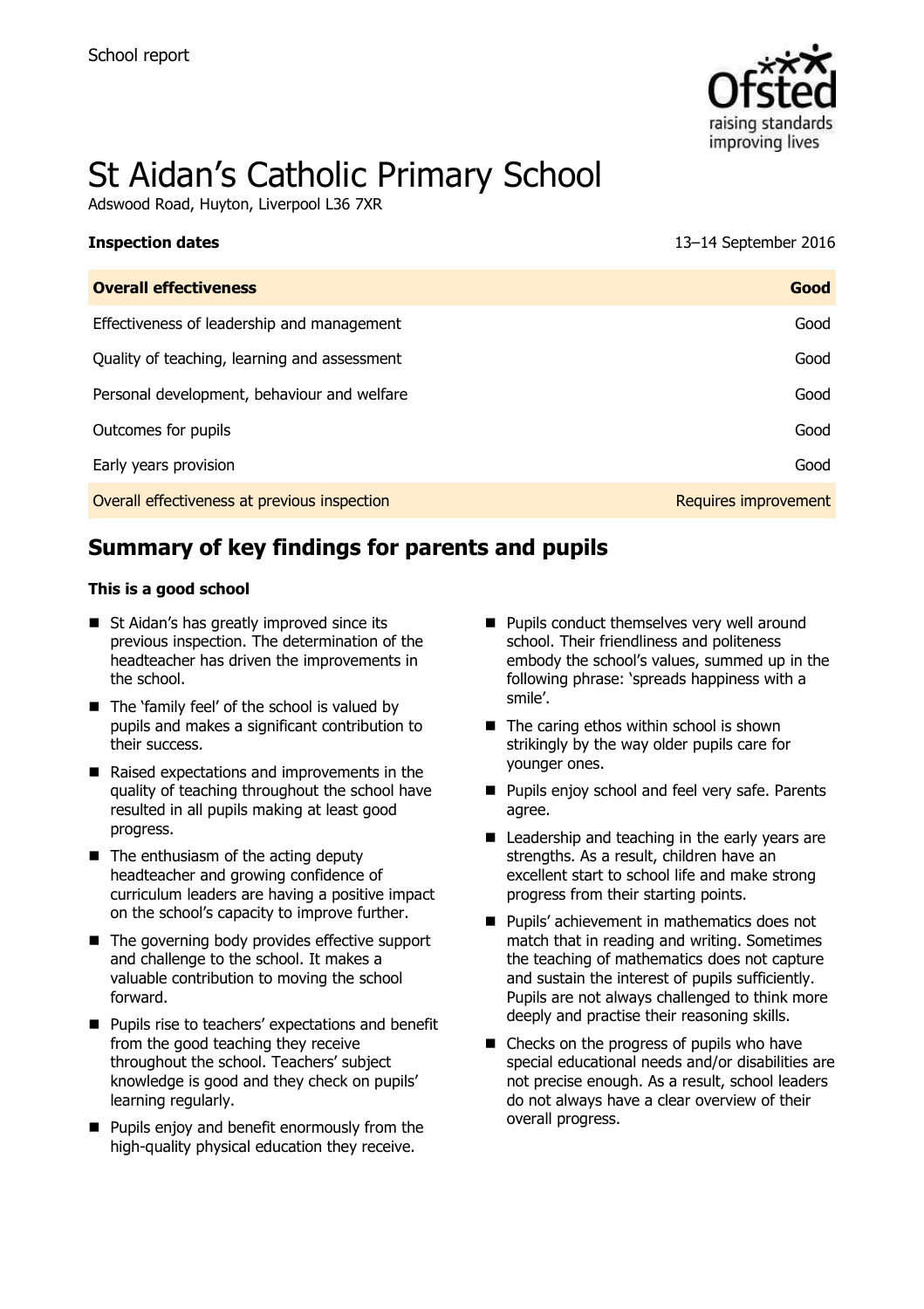

### **Full report**

### **What does the school need to do to improve further?**

- Improve the quality of teaching and learning in mathematics, so that pupils' achievement matches that in reading and writing, by ensuring that all teachers:
	- challenge pupils in lessons, including the most able pupils, to think more deeply about their work and practise their reasoning skills
	- capture pupils' interest, so that they are fully engaged and their attention is sustained.
- **IMPROVE LEADERSHIP and management by ensuring that leaders:** 
	- more accurately assess and track the overall progress of pupils who have special educational needs and/or disabilities
	- increase the range of ways in which pupils who have fallen behind in mathematics can catch up in their learning, so that all pupils make good progress in this subject.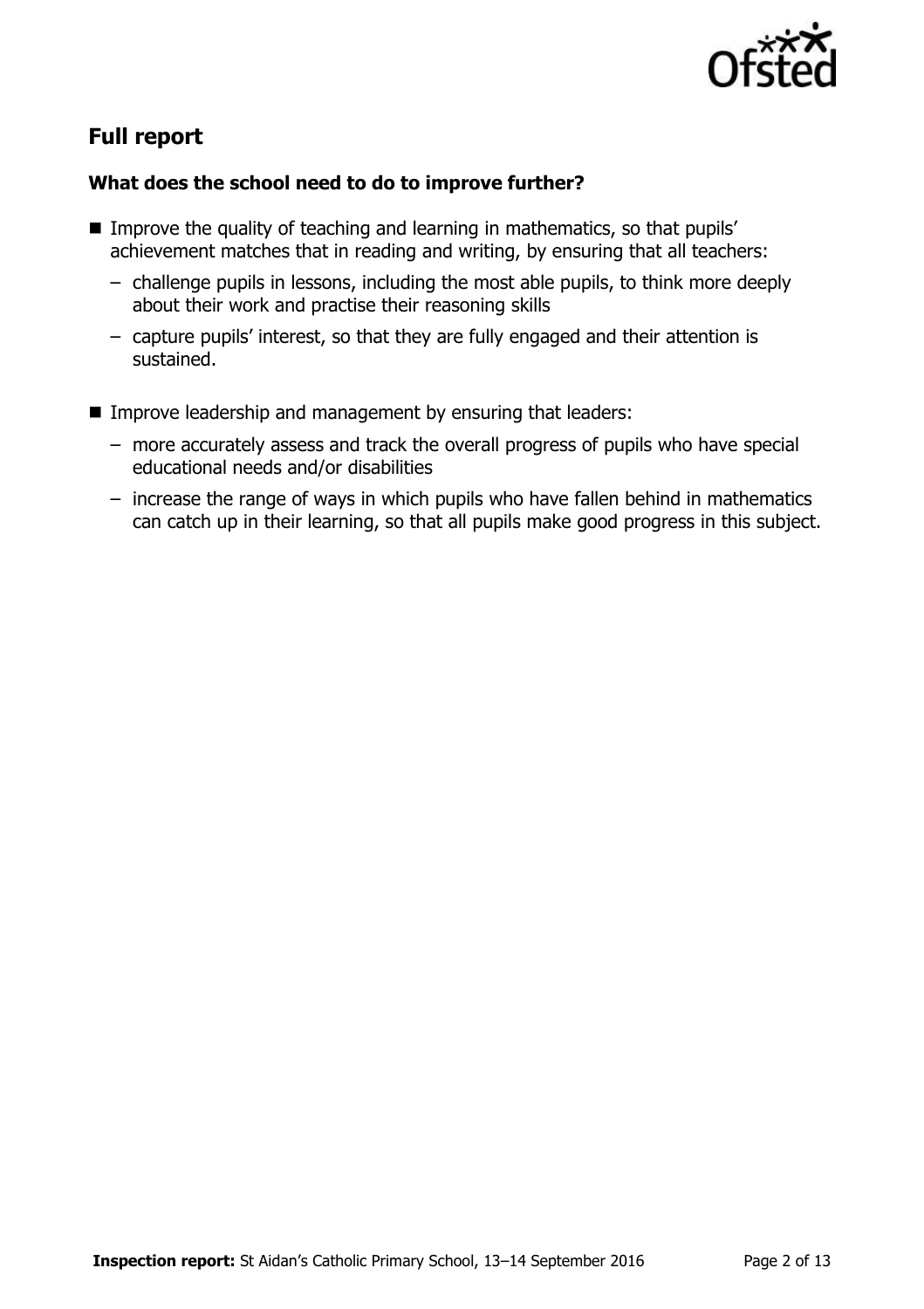

### **Inspection judgements**

#### **Effectiveness of leadership and management Good**

- St Aidan's has much improved since the previous inspection. This has been down to the determination of the headteacher, other senior leaders and the governing body to raise standards. Their focus, vision and hard work have led the way so that, together with staff, they provide good opportunities for pupils to achieve and develop as wellrounded individuals.
- Through the school's `Golden Values', leaders have promoted equality and diversity well. This has resulted in pupils who are caring, considerate and respectful of each other and the wider community.
- Leaders have the commitment of staff, parents and pupils. Staff are all motivated to make sure there is continual improvement. Relationships between staff are positive; they are proud to work at St Aidan's. The very large majority feel well supported and that school is led and managed well.
- Senior leaders know their school well. The strengths of the school and areas for improvement are clearly identified in their self-evaluation, which is accurate, honest and reflective. Checks on the quality of teaching and learning are thorough. Where needed, follow-up is immediate, yet sensitive and supportive. Staff are encouraged to work together to develop the school, resulting in staff that feel motivated and part of its growing success. The school benefits from a stable, happy and dedicated team.
- The new acting deputy headteacher and the growing confidence of other leaders in the school create a sense of enthusiasm for continued school improvement. Leaders have regular opportunities to check that agreed strategies to secure improvement are being applied by all the staff. This has led to a growing consistency of approach in classrooms, for example in the drive to improve reading and writing, using the agreed marking policy and the use of reading texts to support the development of writing.
- $\blacksquare$  Pupil premium funding is used effectively to reduce any barriers to learning that may be experienced by disadvantaged pupils, including the most able. This enables disadvantaged pupils to be successful and be part of everything the school has to offer. The progress of pupils supported by this funding is monitored well. The impact of pupil premium funding is evaluated regularly by the headteacher and the governors.
- The primary school physical education (PE) and sport funding is also used well. Pupils benefit from a high-quality specialist sports teacher and say how much they enjoy sport and find lessons fun. Pupils of all ages recognise the value of physical activity as a part of being healthy. There are also many opportunities for pupils to be involved in a wide range of other sporting activities, both within the school day and after school.
- Accelerating and improving outcomes for pupils is a constant focus. Senior leaders and the governing body have worked hard to improve the way pupils are assessed and their progress is tracked. Assessment information is used regularly by senior leaders to talk to teachers about pupils' learning and to plan opportunities to help pupils catch up if needed. Leaders have also built in a number of occasions for teachers to discuss their assessments with each other and with teachers in other schools. As a result, teachers' assessment of pupils' work is accurate.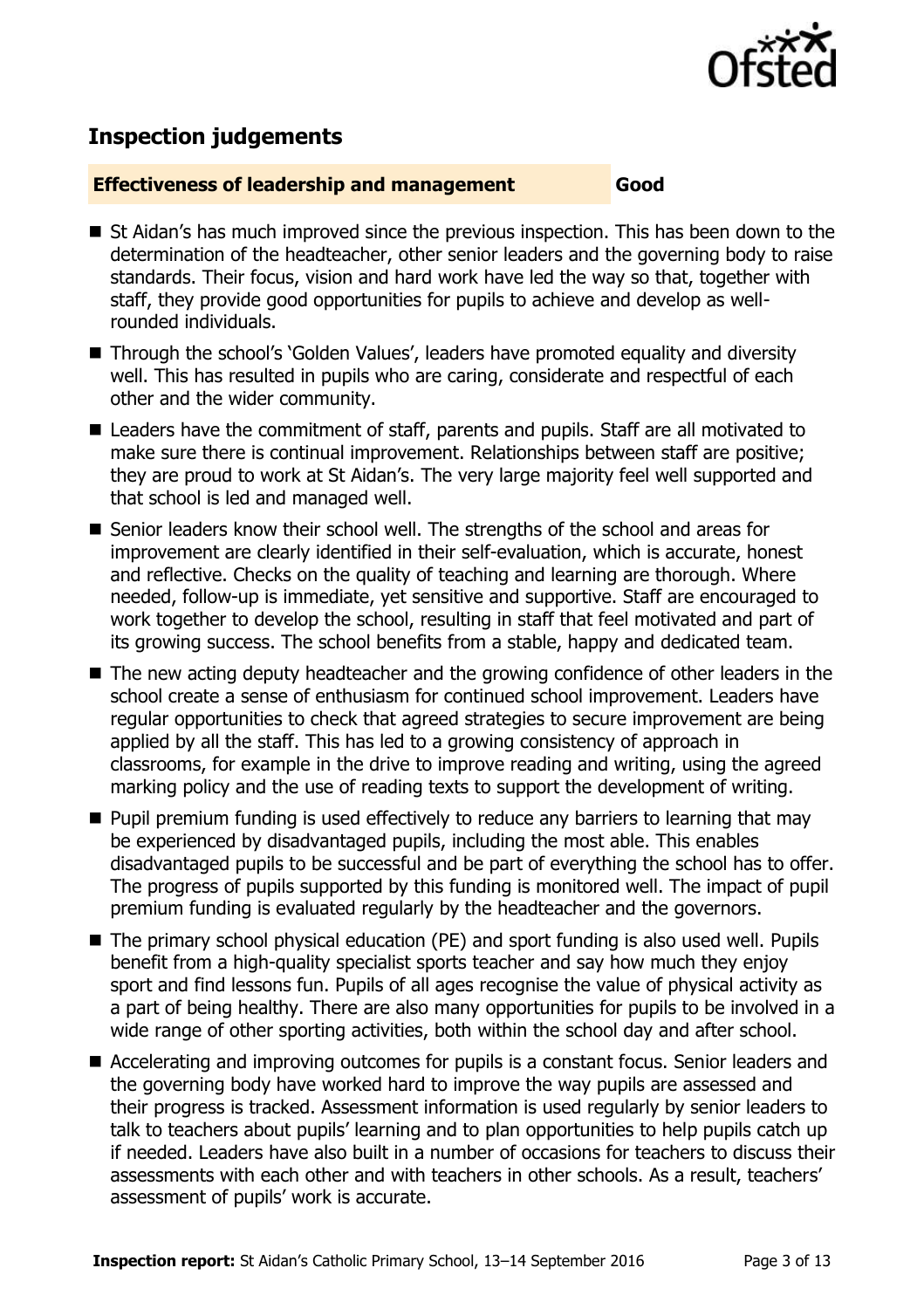

- The leadership and organisation of provision for pupils who have special educational needs and/or disabilities is for the most part effective. Identification of need is appropriate and resources are of a good standard, ensuring that pupils who have special educational needs and/or disabilities succeed in their learning and their personal and social development. The systems and procedures are in place for teachers to check the progress of individual pupils; however, leaders are not sufficiently informed of pupils' progress to enable them to identify when there is a risk of individuals falling behind.
- The school offers a broad and balanced curriculum that engages pupils and contributes to their enjoyment of learning. Physical education and science are strengths and pupils make particularly good progress in these subjects. The curriculum is also enriched by additional opportunities for pupils to experience a wide range of clubs and interests. Reading and writing are woven across the curriculum, increasingly effectively, to strengthen pupils' skills, add richness to their reading and have a sense of purpose for their writing.
- Well-promoted spiritual, moral, social and cultural development means that the school is a calm environment where pupils are considerate and mix happily together. Through assemblies and the curriculum, pupils learn about the wider community, raise funds for charities and learn about tolerance, democracy and the rule of law. Pupils also enjoy taking on responsibilities such as being members of the school council and playtime leaders. Pupils talk enthusiastically about how older pupils are responsible for helping younger pupils read.
- A small number of parents who responded to Parent View, Ofsted's online parental questionnaire, expressed a wish for a better response to concerns that they raise. The inspection team found that the school does offer a number of ways to communicate with parents and is active in sharing changes and the reasons behind them. Leaders are keen to seek new approaches to cater for the varying needs of the school community.
- The local authority and the archdiocese have productive relationships with the school. They have provided appropriate and helpful support when needed. The headteacher has also sourced other beneficial external support and evaluation as needed. The school is an active member of a network of schools. They support each other, for example by providing opportunities for curriculum leaders to meet and discuss teaching and learning. They have also worked closely together to develop practice and checks with regard to assessment.

### **Governance of the school**

- The governance of the school has improved significantly since the last inspection.
	- Governors know their school well and are confident and skilled in asking challenging questions. Their expertise has been used very well to ensure that it benefits the school.
	- The governing body has a good understanding of performance management procedures and, as well as supporting the headteacher in holding staff to account, it ensures the management of teachers' pay is effective.
	- Governors are conscientious and take part in all relevant training. They have good levels of understanding about the progress pupils are making. The governing body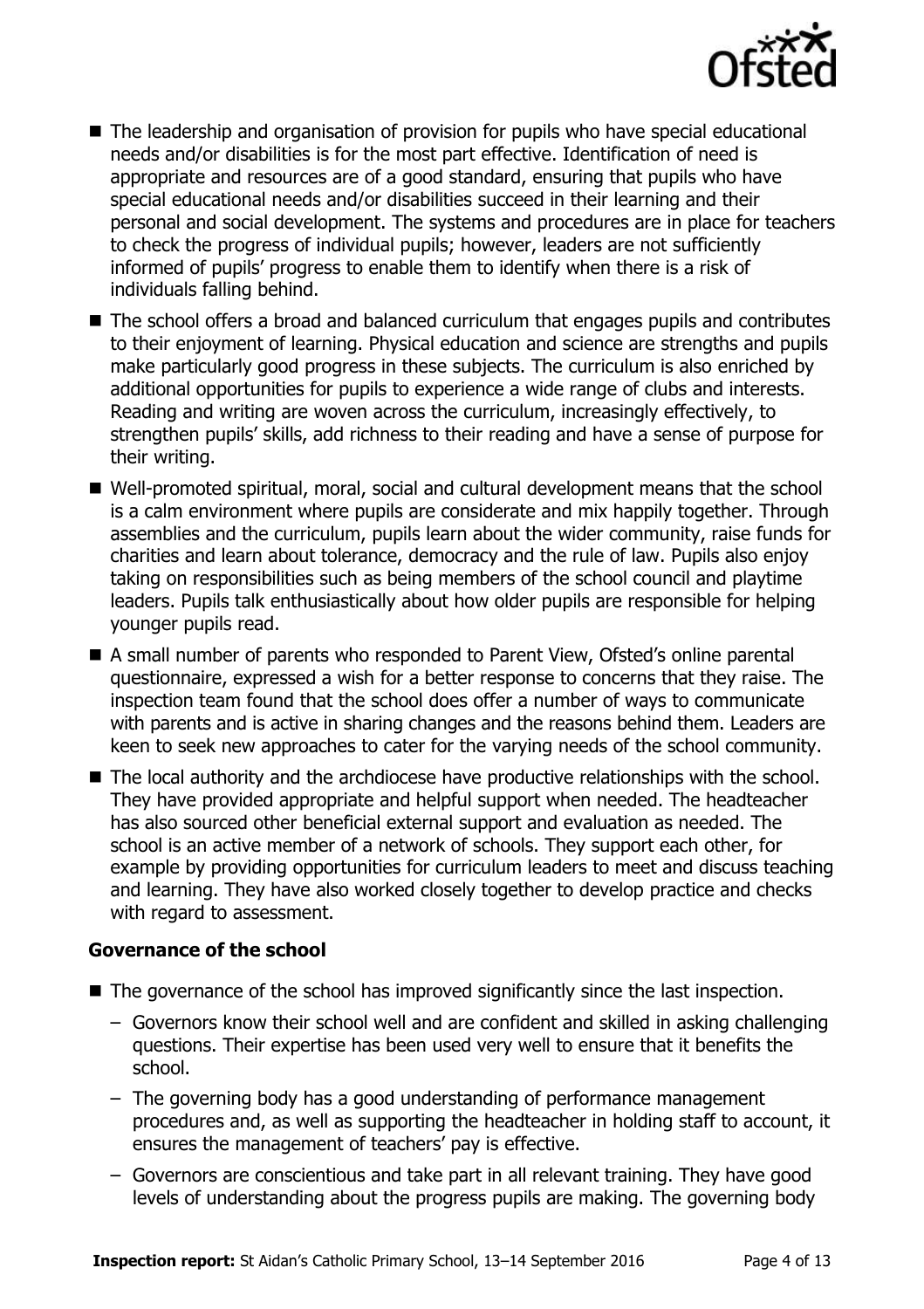

makes sure that the pupil premium and the primary PE and sport funding are spent effectively and make a difference to pupils.

– The governing body is diligent in its responsibilities to safeguard pupils and to this end have appointed a safeguarding governor to oversee and monitor safeguarding and welfare-related matters. The governing body also understands its responsibilities with regard to internet safety and has ensured filtering measures are in place for the school's internet and online services.

#### **Safeguarding**

- The arrangements for safeguarding are effective.
- Robust systems are in place, which are understood by all staff. Up-to-date and appropriate training for staff is undertaken and is regularly revisited. Safeguarding is a high priority in school, particularly the care and welfare of vulnerable pupils.
- Leaders are persistent in cases where the school is concerned for a pupil's welfare. Effective relationships with other agencies and with parents ensure that pupils are kept safe and their welfare needs are met.

#### **Quality of teaching, learning and assessment Good**

- $\blacksquare$  There have been improvements in the quality of teaching and learning across the whole school. As a result, teaching is now good. This has led to pupils making good progress.
- Staff model high expectations for pupils' learning and behaviour. The vast majority of pupils rise to these by working hard and behaving well. Pupils enjoy their learning and say that they particularly like 'reading and writing stories'. They also say that their teachers make the class feel 'like one big family'.
- Teachers' subject knowledge is good. Many adults ask just the right questions to aid pupils' thinking, draw out learning and help them move on. Mistakes are seen by staff and pupils as another opportunity for pupils to learn. In mathematics, and particularly with the most able pupils, some teachers do not ask appropriate questions, so pupils are not offered a chance to deepen their thinking, reasoning and understanding of what is being taught.
- Teachers and leaders check on pupils' learning regularly. Overall systems are clear, simple and effectively used by teachers. This makes an important contribution to the progress pupils make, particularly in reading and writing. For example, assessments are discussed each half term, providing the opportunity to identify and plan precisely for each pupil's needs. This results in teaching that offers the right level of challenge for most pupils. In mathematics, teachers sometimes do not plan demanding enough activities, particularly for the most able pupils.
- Where pupils struggle with their learning, an effective range of learning opportunities helps them catch up. This is particularly effective in reading. As a result, pupils make good progress. The range of interventions in mathematics is not wide enough to help pupils catch up successfully.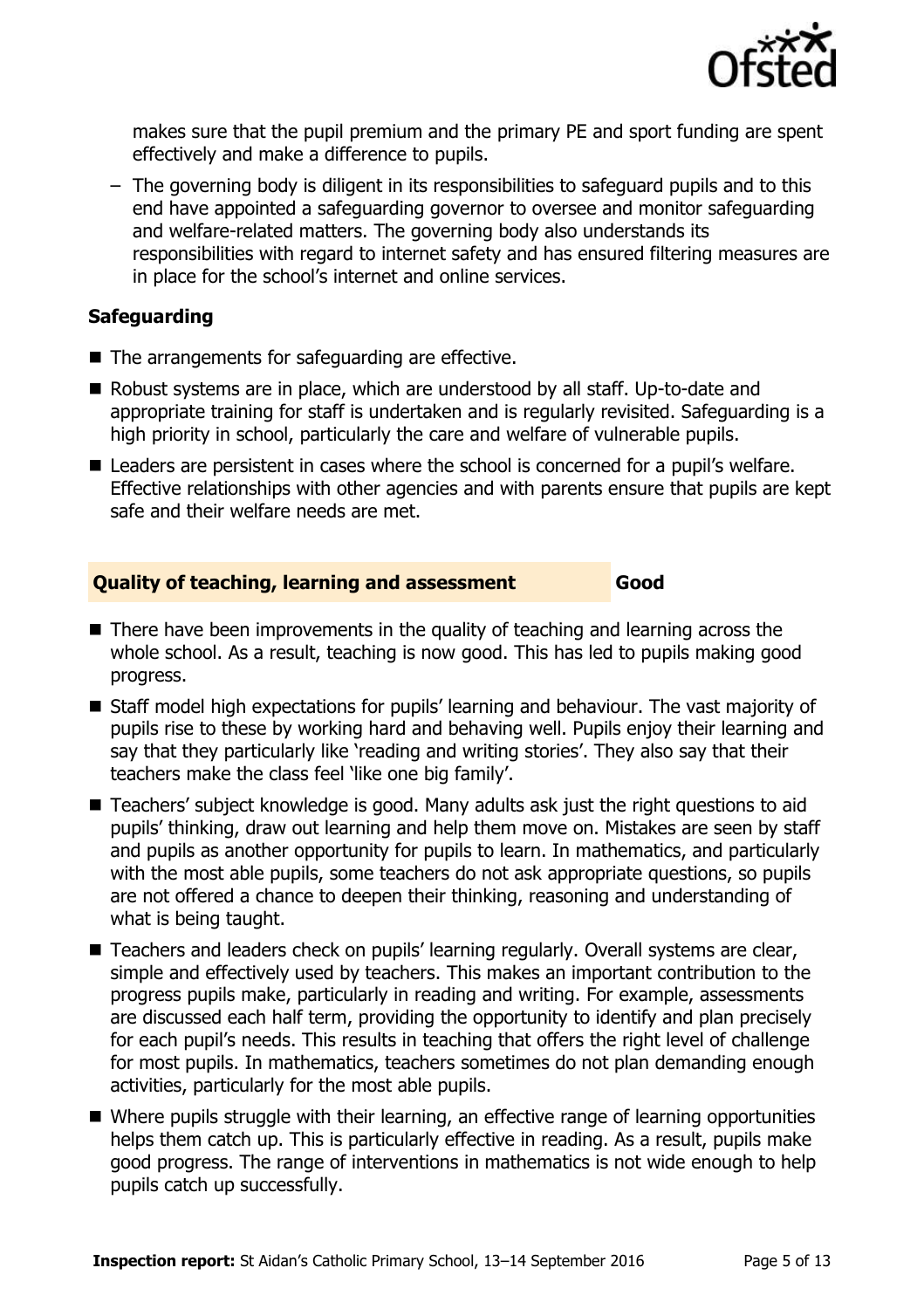

- Teaching assistants in key stages 1 and 2 are deployed effectively. They are knowledgeable and skilled and make a good contribution to the learning of the pupils with whom they work.
- For those pupils who have special educational needs and/or disabilities, the support they are offered is broad, clearly targeted and of good quality. Additional support is planned well, resulting in these pupils making good progress in most lessons.
- Teachers mark pupils' work regularly, in line with the school's policy. They make clear to pupils what they have done well and offer clear guidance to help them improve their work further. Pupils are keen to get their teacher's feedback and have time to respond to the comments made.
- The development of reading and writing is a high priority in the school and their importance is evident in classrooms, corridors and shared areas. Leaders' insistence on a consistent approach to reading and writing throughout the school has had a positive effect on pupils' progress in these subjects.
- Reading texts are used effectively in each class to create a range of interesting and stimulating activities that help pupils to learn and practise their skills. This approach has been a very effective way of capturing pupils' interest in reading and writing. Pupils said that they were highly motivated and this showed through in their work. For example, pupils have really enjoyed finding out about Roald Dahl and reading his books. These stories have been used to encourage pupils to write imaginatively using similarly vivid language to that employed by the author.
- The development of mathematical skills is also a priority in school. The school has made less progress in this area, however, because teachers have less confidence in providing lessons that challenge pupils to understand and deepen their learning. Activities are sometimes repetitive and do not capture or sustain pupils' interest sufficiently.
- Almost all parents who responded to Parent View or spoke to inspectors in the playground felt that their children were taught well and most felt that their child made good progress in school.

#### **Personal development, behaviour and welfare Good**

### **Personal development and welfare**

- The school's work to promote pupils' personal development and welfare is good.
- The importance placed on pupils' personal development and welfare is evident in all aspects of school. Staff and governors are diligent in their responsibility to ensure that the school provides a safe, nurturing environment in which pupils in their care can flourish and succeed.
- Staff treat pupils with consideration and ensure that the school makes everyone feel welcome and valued. Adults model respectful and caring behaviour in lessons, around school and in the way they engage with pupils. As a result, pupils develop as thoughtful and compassionate citizens. Pupils are comfortable and happy to speak to adults and are keen to smile, say 'hello' and hold doors open for adults and each other.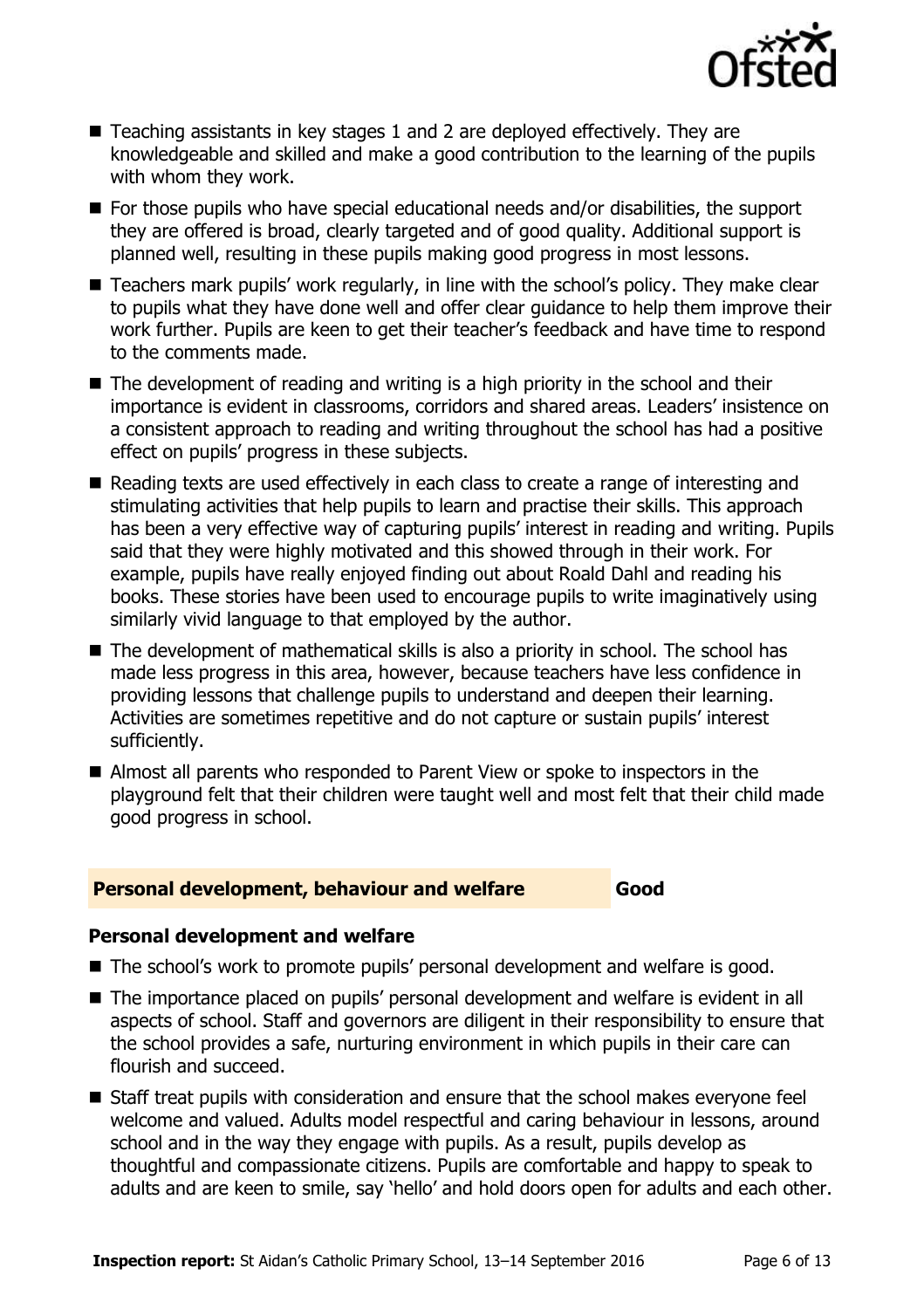

- The large majority of parents spoken with by inspectors, and those that responded to Parent View, expressed praise for the school and the work of the staff. The vast majority of parents felt that their children were happy, safe and well looked after.
- The majority of pupils throughout key stage 2, and an increasing number in key stage 1, are confident learners and are happy to talk about their learning. The pupils told inspectors how proud they are of their school and how well looked after they are by adults. They also talked with pride about helping each other in their learning and looking after each other in the playground. For example, if pupils use the prayer garden when they feel sad, other pupils will come over and talk and sit with them.
- Pupils who are vulnerable or have special educational needs and/or disabilities are well catered for. There is a prompt focus on early identification of need or concern and things are put in place quickly to support pupils. This reduces the barriers to learning that pupils might face and ensures that they make good progress. Pupils who have special educational needs and/or disabilities participate fully in all that the school has to offer.
- **Pupils spoken with during the inspection were clear about what bullying is and said** that incidents are rare and always dealt with promptly by an adult. They were confident that teachers deal quickly with any unkind or negative language towards pupils. A few parents did not feel that bullying is dealt with suitably, but the majority of parents who responded to Parent View felt that bullying is dealt with appropriately or that they are not aware of any bullying towards their child. Other inspection evidence confirmed that this is the case.
- **Pupils were unanimous in their view that they feel safe in school and could share with** inspectors many examples of how the school keeps them safe, for example road safety, fences and 'adults in the yard'. Pupils talked about assemblies and lessons where they have been taught about how to keep themselves safe, personally and online.

### **Behaviour**

- The behaviour of pupils is good.
- **Pupils conduct themselves well. They are polite and well mannered. Staff and pupils** know each other well and are friendly and supportive. As a result, school is a calm, orderly and purposeful place to learn. For example, at playtimes and lunchtimes, older pupils are often seen playing with younger ones and the younger pupils are confident to ask their older peers for help or assistance.
- **Pupils are encouraged, from the Nursery to Year 6, to take pride in their appearance.** They are very proud of their uniform and ensure they are tidy at all times. If a shirt becomes untucked or a tie has gone awry, a friend will often alert them.
- In the vast majority of instances, there is a productive atmosphere in the classrooms, with pupils having a positive attitude and visibly enjoying their learning. They are attentive and eager to participate in lessons and generally work well supporting each other. In a small number of lessons, however, particularly in mathematics, pupils' concentration and interest in their tasks wane. This is because activities are not sufficiently interesting, engaging and, in some instances, challenging.
- **Pupils are fully aware of how to behave and the consequences of poor behaviour. They** say that incidents of inappropriate behaviour are rare, dealt with quickly by teachers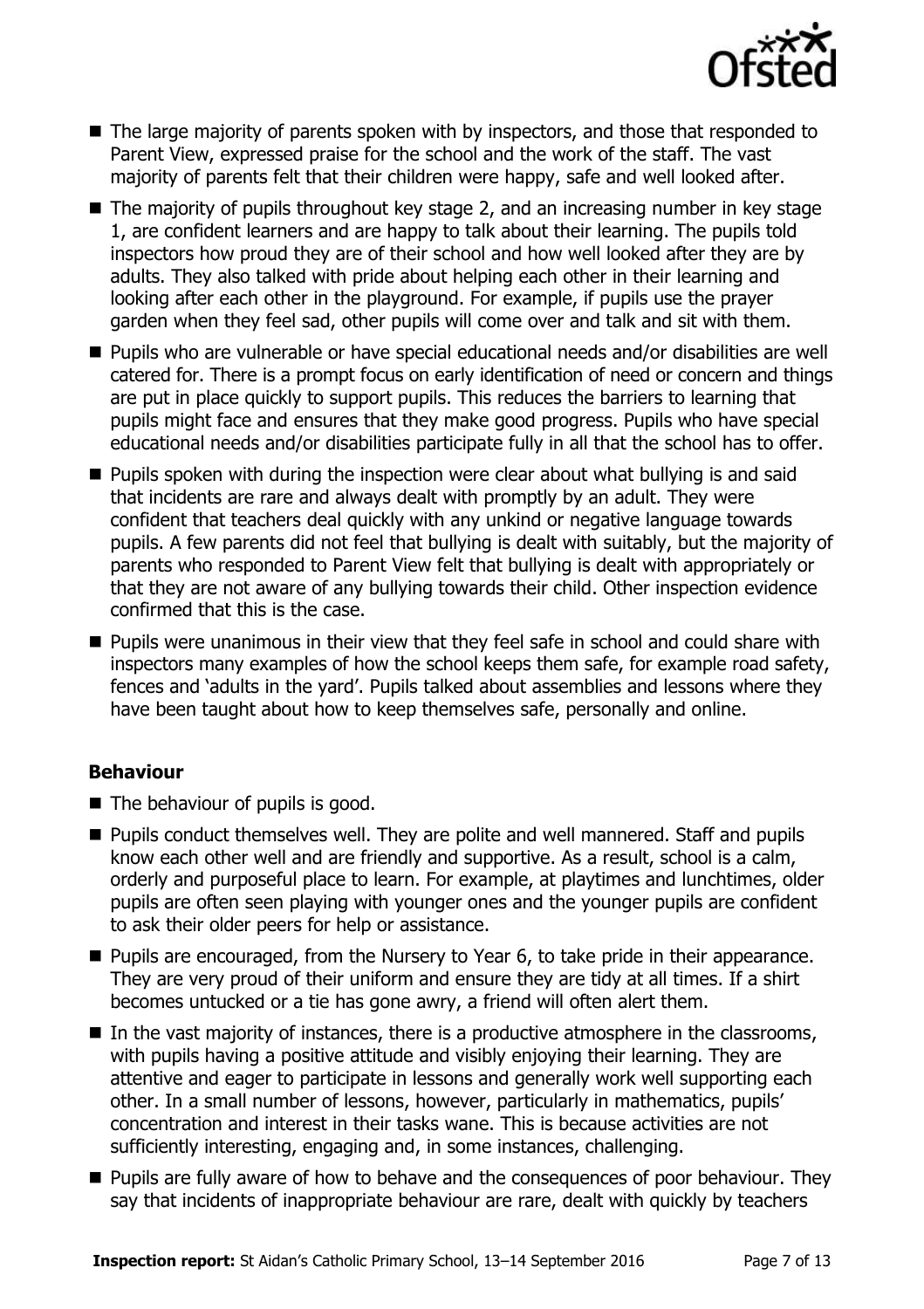

and responded to by pupils sensibly. A number of pupils have behavioural needs and they are well supported to ensure that their behaviour does not get in the way of their learning and does not distract others.

**Pupils have a high level of attendance. This represents improvement over the last three** years. The systems for checking absence are rigorous and effective. Good attendance is rewarded and has a high profile in school. The occasional pupil who is persistently absent is identified quickly and appropriate support ensures that they are soon back on track. A change in the timings and organisation of the school day has had an immediate and very positive effect on pupils being on time and ready to start their lessons.

### **Outcomes for pupils Good**

- **Pupils'** achievement throughout the school has improved and overall their achievement is now good. This is because of the determination of senior leaders and governors to raise expectations and to improve the quality of teaching, particularly in reading and writing.
- Children start school in the early years with skills, knowledge and understanding below those typical for children of their age.
- In 2015, at the end of key stage 2, most pupils made the expected progress and many made more than the expected progress in reading, writing and mathematics. In 2016, pupils in key stage 2 continued to make good progress, most notably in reading and writing. Mathematics was not as strong in 2016. Nevertheless, the school's in-year tracking of progress and the work in current pupils' books confirms a rapidly improving picture.
- At the end of key stage 2 in 2016, pupils attained particularly well in reading and writing. In previous years, pupils had attained well in mathematics and English grammar, spelling and punctuation. However, the proportion of pupils who achieved the expected standard this year was unexpectedly low. Leaders have taken decisive action which is already having a positive impact on teachers' planning in these subjects and on pupils' learning.
- Achievement has greatly improved in 2016 at the end of key stage 1, with a higher proportion of pupils reaching the expected standard in reading, writing and mathematics. A number of pupils also achieved higher than the expected standards under the new national curriculum.
- The proportion of pupils who reach the expected standard in the national screening check for phonics at the end of Year 1 continues to be above average.
- The teaching of phonics is consistent and strongly linked to the good development of reading skills. As a result, pupils enjoy reading and talk excitedly about books. Pupils that struggle with reading have very good support to practise their skills and are proud of the progress they make.
- **Pupil premium funding is used effectively to support disadvantaged pupils. As a result,** they make good progress in key stages 1 and 2. The most able disadvantaged pupils achieve well and make at least good progress. This group of pupils do well in school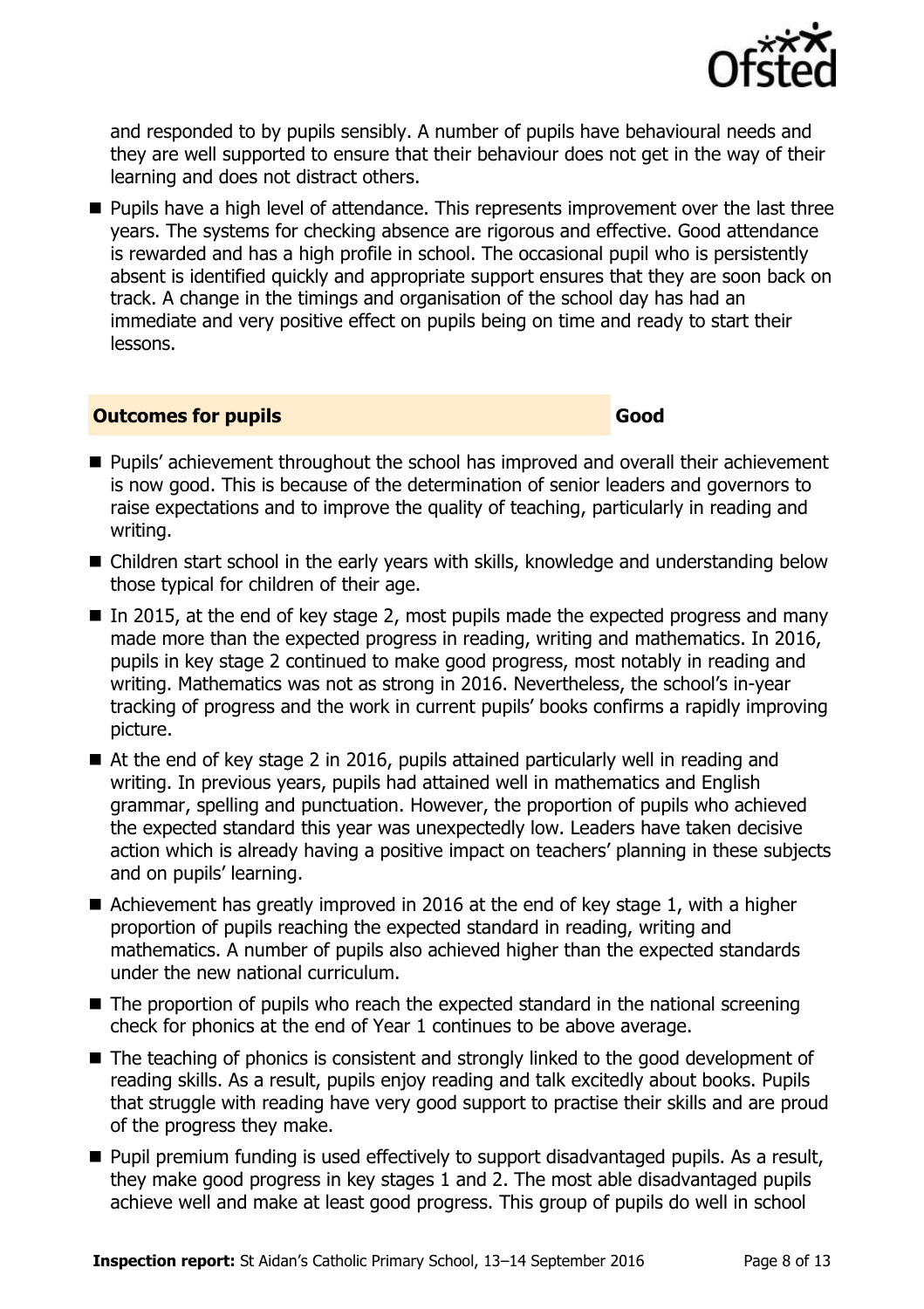

because teachers effectively monitor their progress and ensure that they are supported well in class.

- Most pupils who have special educational needs and/or disabilities make good progress from their starting points. The support offered by teachers and teaching assistants is effective and ensures that pupils succeed in their learning.
- Overall in 2015, at the end of key stage 2, the most able pupils made at least the progress expected in reading, writing and mathematics and many attained higher levels in all three subjects. In 2016, however, this group of pupils did not achieve as well. Leaders have quickly responded and put strategies in place to regain the standards of which the school's most able pupils are capable.
- Pupils' attainment and progress in a number of subjects other than English and mathematics are good. Pupils are consistently assessed in all areas of learning. This is most developed in science and physical education, however, where it is clear that pupils are making good progress. Other subjects such as music, modern foreign languages, history and geography are developing to a similar standard.

#### **Early years provision Good Good**

- There are a number of strengths in early years provision.
- $\blacksquare$  Many children start school with skills and knowledge below that which is typical for their age and make good progress. They benefit from a vibrant and stimulating environment in which to learn. This is coupled with high expectations by adults to make sure that children thrive and enjoy a very positive start to school life.
- There have been steady improvements in children's achievement since the last inspection. Children are well prepared and confident to start in Year 1.
- $\blacksquare$  The leadership of the early years is a strength. There is a clear view about the strengths and weaknesses of the provision. Where actions have been taken to tackle issues, these have been successful. A focus on the importance of good-quality training and development of staff has ensured that adults are highly skilled and are confident to get the best learning from children.
- **Provision is very well organised to create a rich and varied learning environment for all** children, both inside the classroom and outdoors. Activities are fun, capture the children's imagination and allow them to practise their skills. Children have plenty of opportunity to explore with a range of equipment that encourages them to build, create and try out their ideas. For example, a child was keen to share with an adult that he was 'a triceratops pulling a trailer'. The adult took this cue to explore with the child about how he walked, how he would pull the trailer and what, as a triceratops, he would need to carry.
- Additional funding is used well to provide resources and support for disadvantaged children. Leaders have a good understanding of the impact this has on children's learning. Children make similarly good progress to that made by other children and achieve well.
- $\blacksquare$  The quality of teaching is consistently good. Although it is early in the term, routines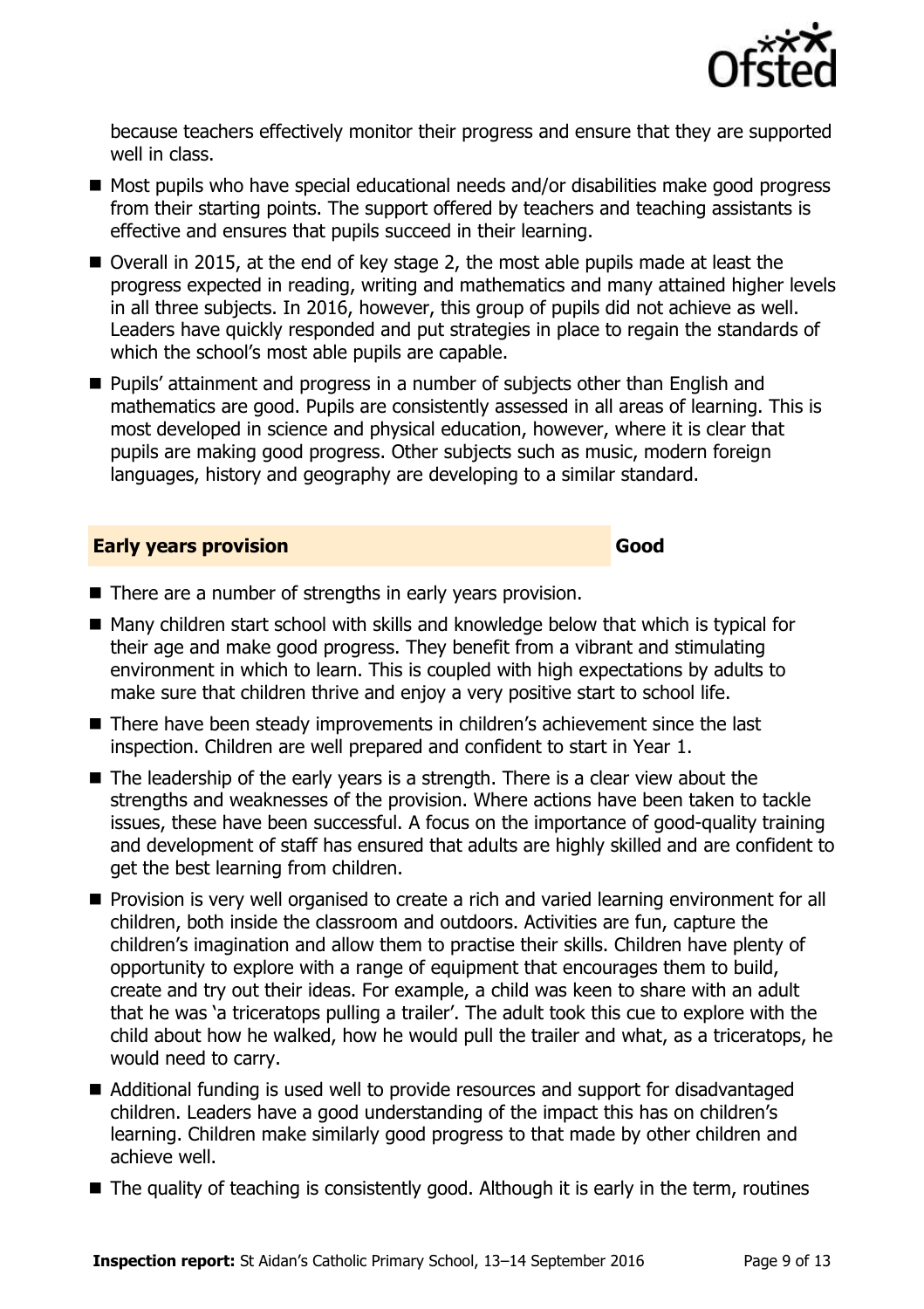

are already well established, as is a high level of expectation of what children will achieve. Adults demonstrate excellent subject knowledge and a thorough knowledge of child development. The importance placed on reading, writing and mathematical skills is very evident, with regular chances for children to write, practise their letters and sounds, and use number. The development of language and speaking is also a high priority. Adults engage with children very well and are skilled at asking questions to draw out children's understanding and encourage them to talk.

- Teachers' assessment and the tracking of children's learning are of a high quality. Baseline assessments are completed within the first week of a child starting school so that this information can be used very effectively to plan a curriculum for children that is both interesting and relevant. Learning and activities are often led by children. For example, during the inspection, the class teacher capitalised on a child's spontaneous idea to make pizzas. Children delighted in discussing what they would like as toppings and were excited to think that the teacher would bring the requested ingredients in the next day.
- Safeguarding is effective. Risk assessments are thorough and the classroom is a safe environment for children. Children's behaviour is good and adults are quick to provide support to children to help them understand the importance of being polite and treating one another with respect. Children play and learn together well and are very motivated to learn.
- The strong emphasis on creating a caring and nurturing environment is evident from the very positive relationships adults have with children, and children have with each other. There are also very positive relationships between early years staff and parents, who describe the early years as 'warm and welcoming'. Parents are full of praise for how well their children have settled into school and the progress they have made.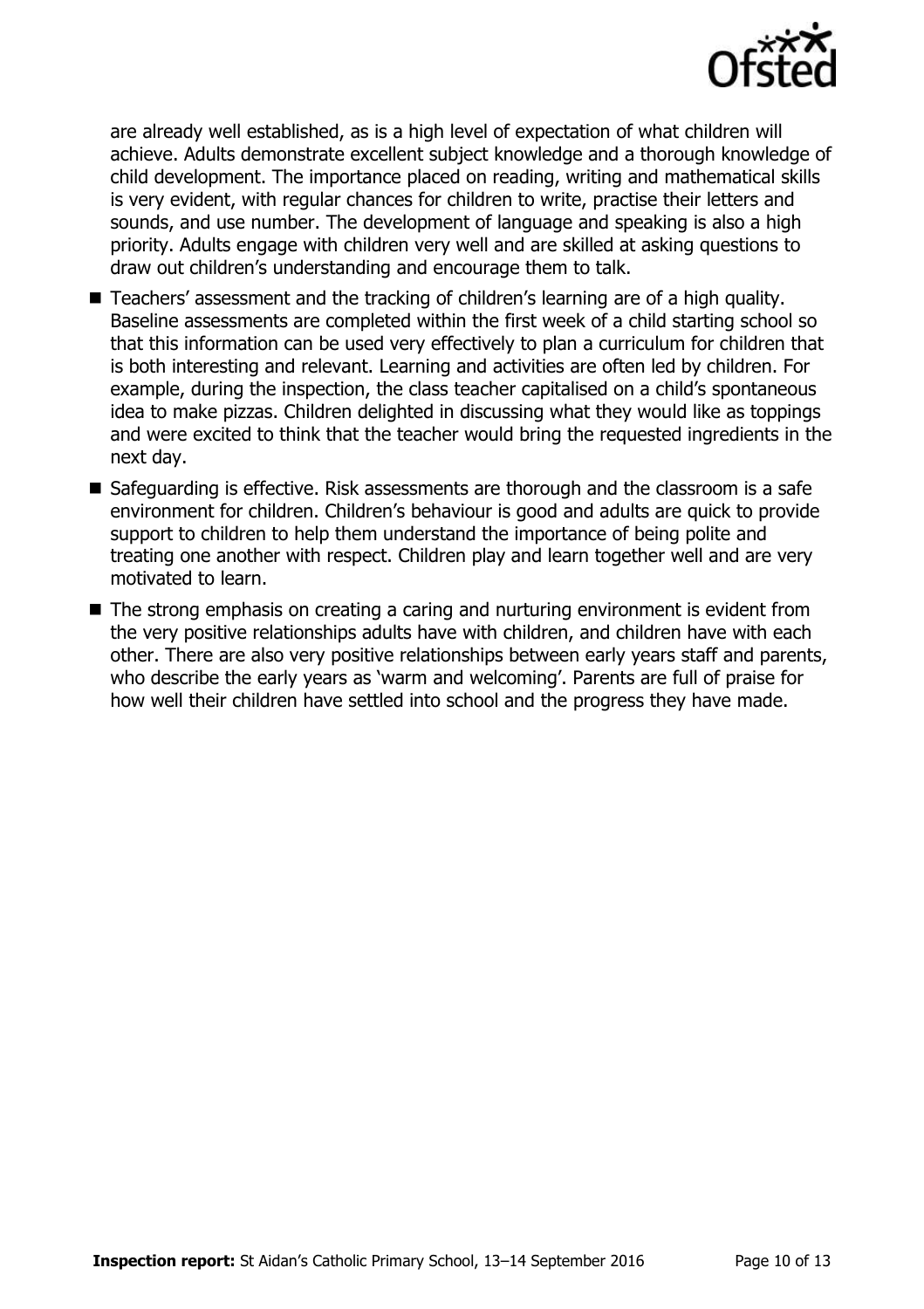

### **School details**

| Unique reference number | 104463                                       |
|-------------------------|----------------------------------------------|
| Local authority         | <b>Knowsley Metropolitan Borough Council</b> |
| Inspection number       | 10019782                                     |

This inspection of the school was carried out under section 5 of the Education Act 2005.

| Type of school                      | Primary                          |
|-------------------------------------|----------------------------------|
| School category                     | Voluntary aided                  |
| Age range of pupils                 | 3 to 11                          |
| Gender of pupils                    | Mixed                            |
| Number of pupils on the school roll | 235                              |
| Appropriate authority               | The governing body               |
| Chair                               | Annette Brannan                  |
| <b>Headteacher</b>                  | Moira Kenneway                   |
| Telephone number                    | 0151 477 8370                    |
| Website                             | www.staidanscatholicprimary.com/ |
| <b>Email address</b>                | staidan@knowsley.gov.uk          |
| Date of previous inspection         | 8-9 October 2014                 |

### **Information about this school**

- This school is smaller than the average-sized primary school.
- The large majority of pupils are of White British heritage.
- The proportion of pupils who have special educational needs and/or disabilities is above the national average.
- The school meets the government's current floor standards, which are the minimum expectation for pupils' attainment and progress in reading, writing and mathematics by the end of Year 6.
- The school meets requirements on the publication of specified information on its website.
- A breakfast club is run by the school.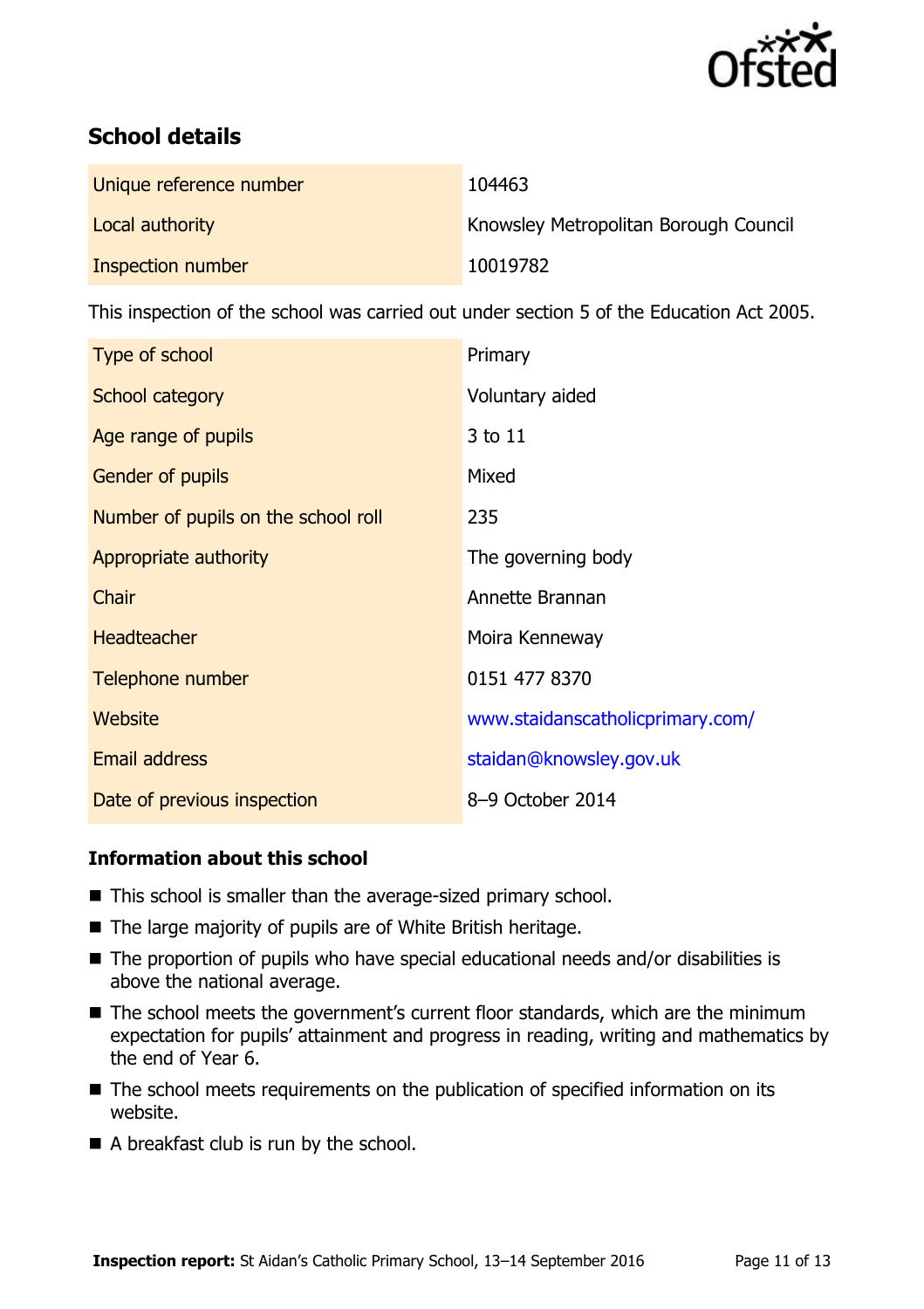

### **Information about this inspection**

- Inspectors observed teaching in all classes. Inspectors observed pupils' behaviour in classrooms and assessed the school's promotion of pupils' spiritual, moral, social and cultural development. Inspectors observed pupils in the playground and during lunchtimes.
- Inspectors looked at the work in pupils' books and in the learning journals of children in the early years.
- An inspector listened to a number of pupils read.
- Inspectors held meetings with the headteacher, acting deputy headteacher, special educational needs coordinator, early years leader and curriculum leaders.
- An inspector met with the chair and the vice-chair of the governing body. A meeting was also held with representatives of the local authority and the archdiocese of Liverpool.
- A group of pupils discussed their opinions about the school and their learning with an inspector, and inspectors also spoke informally with pupils in the playground and around school.
- The inspectors took account of responses to a questionnaire by 22 staff.
- Inspectors considered the 11 responses from the online Ofsted questionnaire, Parent View. Inspectors also talked briefly with parents before school and took account of recent parental questionnaires collected by the school.
- Inspectors observed the school's work and looked at a number of documents, including minutes from meetings of the governing body; information on pupils' attainment and progress; the school's evaluation of its own performance and its development plan. Behaviour and attendance records and information relating to safeguarding were also scrutinised.

### **Inspection team**

Sue Eastwood, lead inspector **Her Majesty's Inspector Moira Atkins** More of the Contract of Contract of Contract of Contract of Contract of Contract of Contract of Contract of Contract of Contract of Contract of Contract of Contract of Contract of Contract of Contract of Con